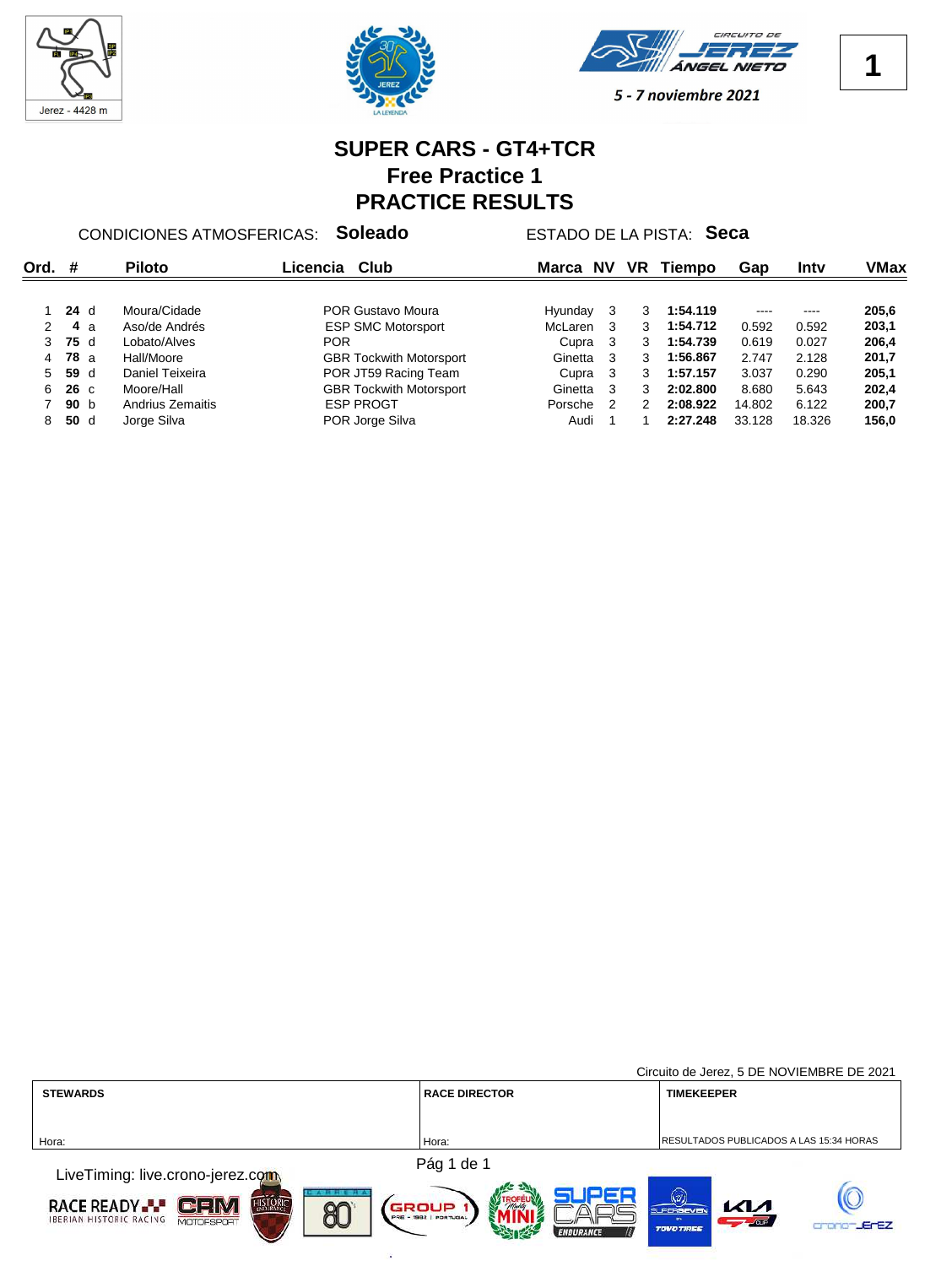





# **LAP BY LAP Free Practice 1 SUPER CARS - GT4+TCR**

| Vuelta |             | 24          | 26        | 50          | 59          | 75          | 78          | 90          |  |  |
|--------|-------------|-------------|-----------|-------------|-------------|-------------|-------------|-------------|--|--|
|        | 2:27.734    | 2:31.866    | 2:14.658  | $2:27.248*$ | 2:42.893    | 2:20.107    | 2:09.684    | 2:13.483    |  |  |
|        | 1:58.182    | 1.55.520    | 2:04.513  |             | 2:15.753    | 1:55.071    | 1:58.219    | $2:08.922*$ |  |  |
|        | $1:54.712*$ | $1:54.119*$ | 2:02.800* |             | $1:57.157*$ | $1:54.739*$ | $1:56.867*$ |             |  |  |

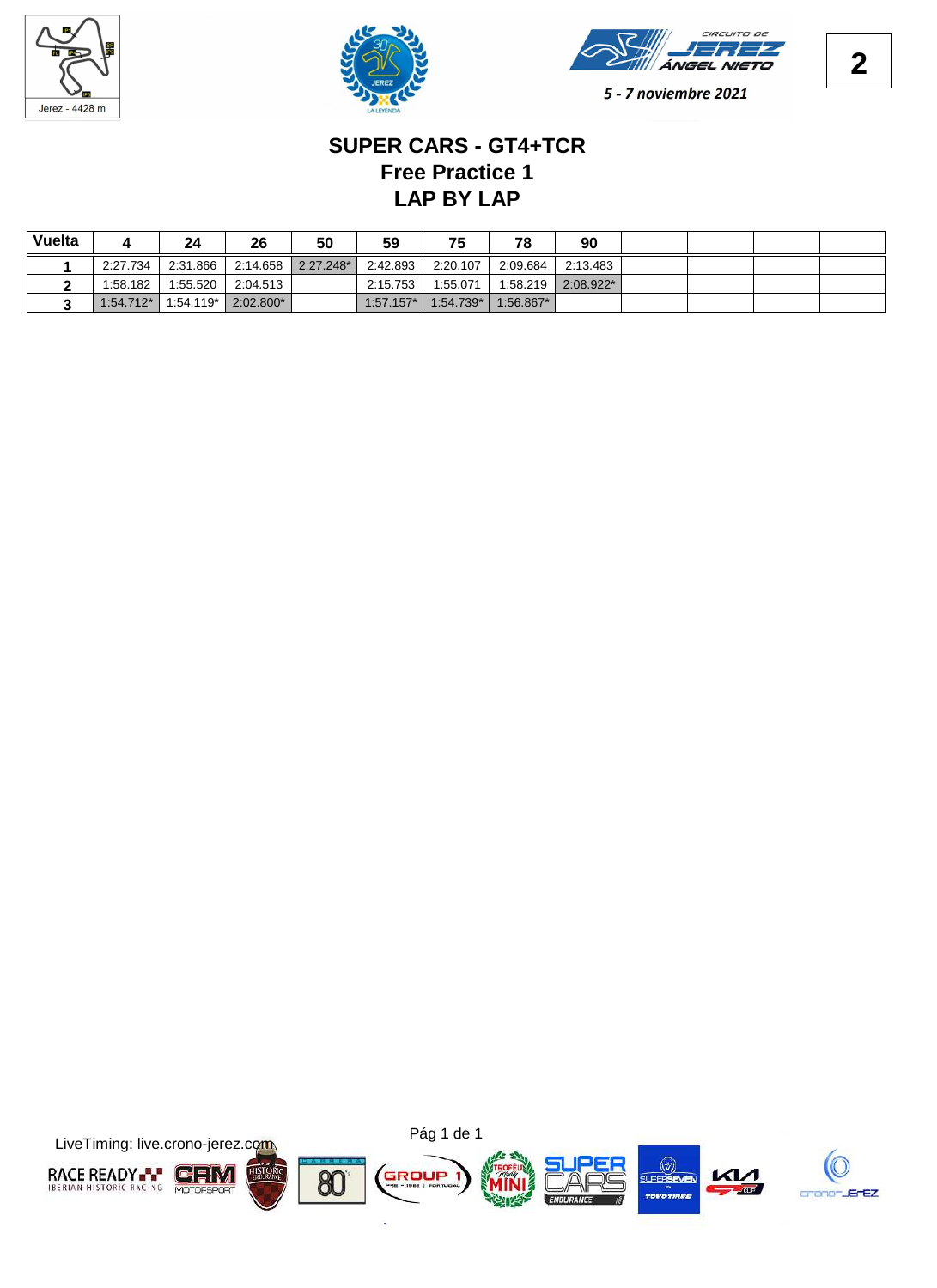





### **SUPER CARS - GT4+TCR Free Practice 1 ANALYSIS**

| Número <sup>!</sup> |                 |        |                  | 24        |                    | 26       |                 | 50      |                 | 59     |                  | 75     |                 | 78            |                 |
|---------------------|-----------------|--------|------------------|-----------|--------------------|----------|-----------------|---------|-----------------|--------|------------------|--------|-----------------|---------------|-----------------|
| Vta                 |                 | Sector | Vueltal          | ∣Sector I | Vuelta             | ∣Sector∣ | Vuelta          |         | Sector   Vuelta | Sector | Vuelta           |        | Sector  Vuelta  | Sector Vuelta |                 |
|                     | IP1             |        | 1:02.19 1:02.197 |           | $1:03.44$ 1:03.443 | 54.284   | 54.284          | 1:01.98 | 1:01.988        |        | 1:05.58 1:05.589 | 57.845 | 57.845          | 52.810        | 52.810          |
|                     | IP <sub>2</sub> |        | 39.918 1:42.115  |           | 43.126 1:46.569    | 38.857   | 1:33.141        | 42.040  | 1:44.028        | 45.370 | 1:50.959         | 39.544 | 1:37.389        |               | 37.215 1:30.025 |
|                     |                 |        | 45.619 2:27.734  |           | 45.297 2:31.866    |          | 41.517 2:14.658 | 43.220  | 2:27.248        |        | 51.934 2:42.893  |        | 42.718 2:20.107 |               | 39.659 2:09.684 |
|                     | IP1             | 44.683 | 44.683           | 44.071    | 44.071             | 47.861   | 47.861          |         |                 | 54.505 | 54.505           | 42.975 | 42.975          | 44.776        | 44.776          |
|                     | IP <sub>2</sub> | 32.984 | 1.17.667         | 32.868    | 1:16.939           | 36.531   | 1:24.392        |         |                 | 39.698 | 1:34.203         | 32.114 | 1:15.089        | 34.533        | 1.19.309        |
| $\overline{2}$      | FL              |        | 40.515 1:58.182  | 38.581    | 1:55.520           | 40.121   | 2:04.513        |         | ------          | 41.550 | 2:15.753         | 39.982 | 1:55.071        | 38.910        | 1:58.219        |
|                     | IP <sub>1</sub> | 44.029 | 44.029           | 43.410    | 43.410             | 46.886   | 46.886          |         |                 | 44.440 | 44.440           | 42.715 | 42.715          | 44.059        | 44.059          |
|                     | IP <sub>2</sub> | 32.184 | 1:16.213         | 32.613    | 1:16.023           | 36.005   | 1:22.891        |         |                 | 33.228 | 1:17.668         | 33,776 | 1:16.491        | 33.955        | 1:18.014        |
| $\mathbf{3}$        | FL              | 38.499 | 1:54.712         | 38.097    | 1:54.119           | 39.909   | 2:02.800        |         |                 | 39.489 | 1:57.157         | 38.248 | 1:54.739        | 38.853        | 1:56.867        |



×.

1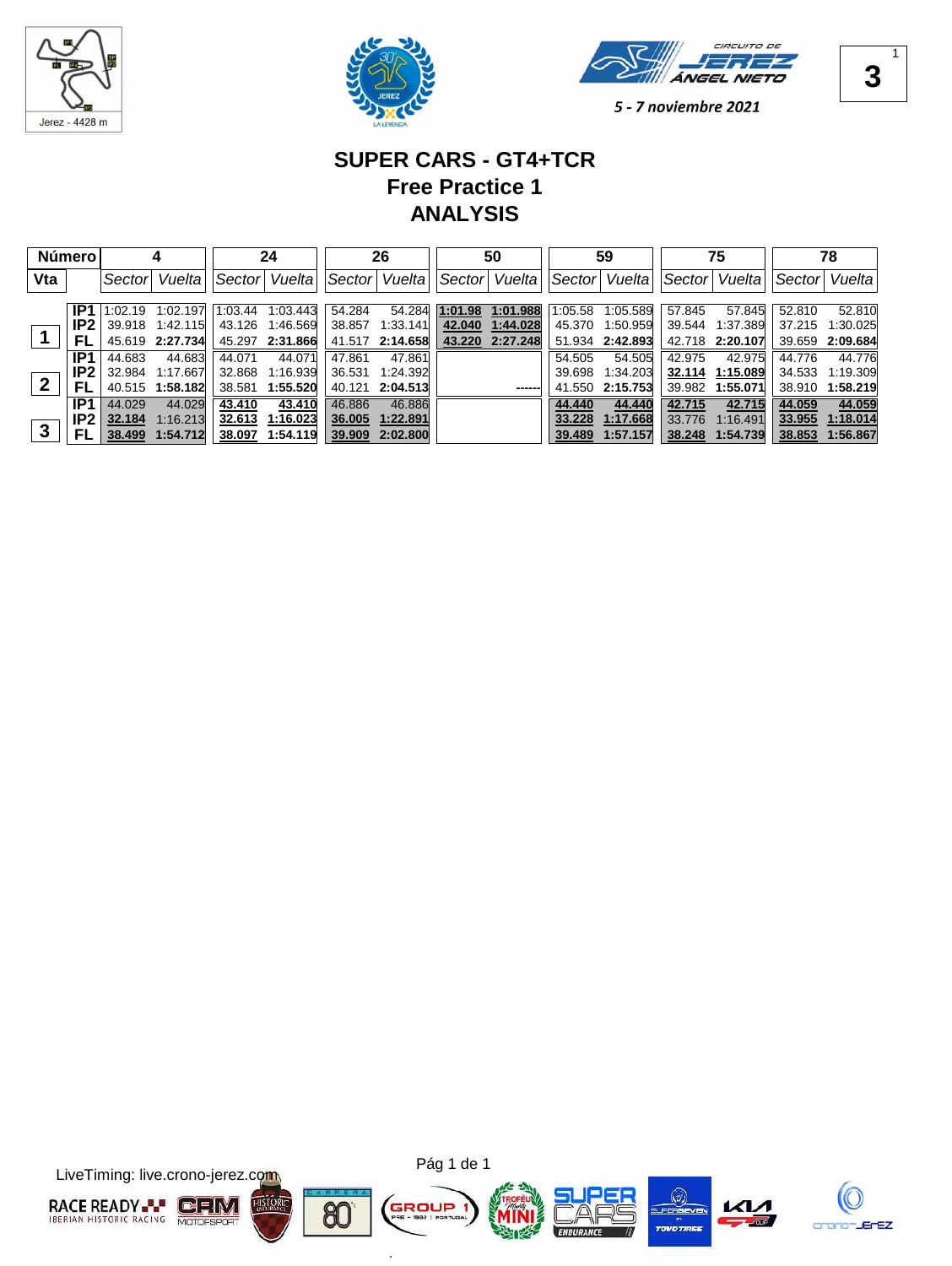





**3** 2

5 - 7 noviembre 2021

### **SUPER CARS - GT4+TCR Free Practice 1 ANALYSIS**

| Número         |                 | 90     |                          |  |               |  |               |  |               |  |               |               |  |                |  |
|----------------|-----------------|--------|--------------------------|--|---------------|--|---------------|--|---------------|--|---------------|---------------|--|----------------|--|
| Vta            |                 |        | Sector Vuelta            |  | Sector Vuelta |  | Sector Vuelta |  | Sector Vuelta |  | Sector Vuelta | Sector Vuelta |  | Sector  Vuelta |  |
|                | IP <sub>1</sub> | 53.058 | 53.058                   |  |               |  |               |  |               |  |               |               |  |                |  |
|                | IP <sub>2</sub> |        | 39.216 1:32.274          |  |               |  |               |  |               |  |               |               |  |                |  |
|                | FL              |        | 41.210 2.13.483          |  |               |  |               |  |               |  |               |               |  |                |  |
|                | IP <sub>1</sub> | 50.597 | 50.597                   |  |               |  |               |  |               |  |               |               |  |                |  |
| $\overline{2}$ |                 |        | IP2 36.271 1:26.868      |  |               |  |               |  |               |  |               |               |  |                |  |
|                | FL              |        | 42.054 2:08.922          |  |               |  |               |  |               |  |               |               |  |                |  |
|                | IP <sub>1</sub> |        | $1:01.41$ 1:01.411       |  |               |  |               |  |               |  |               |               |  |                |  |
| $\mathbf{3}$   |                 |        | $IP2$   1:05.40 2:06.813 |  |               |  |               |  |               |  |               |               |  |                |  |
|                | <b>FL</b>       |        | ------                   |  |               |  |               |  |               |  |               |               |  |                |  |



×.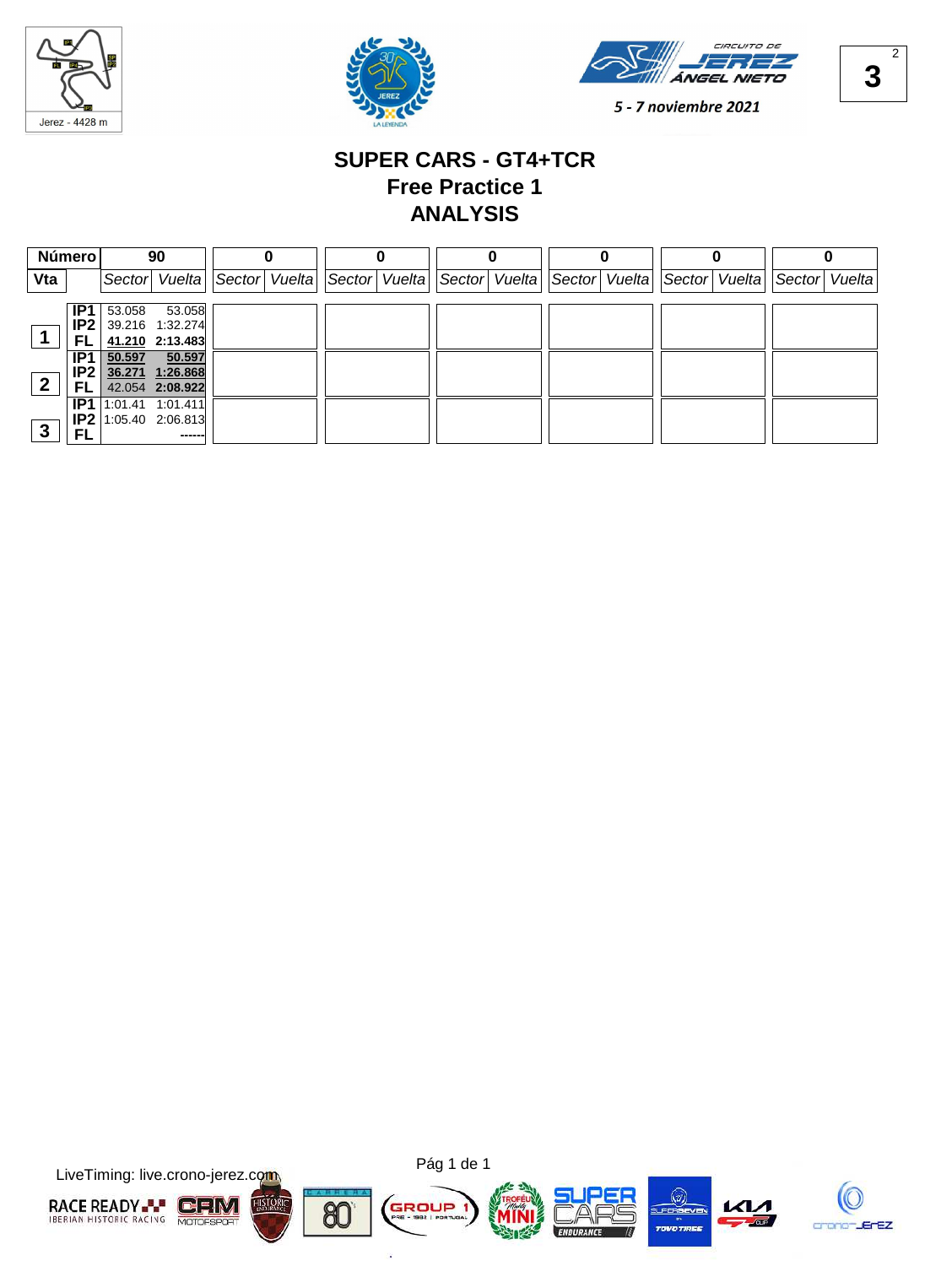





### **SUPER CARS - GT4+TCR Free Practice 1 40 BEST LAPS**

|    | Dorsal Piloto    | <b>Nat</b> | Equipo                         | Maq.    | Hora     | <b>Vuelta</b>  | <b>Tiempo</b>   |
|----|------------------|------------|--------------------------------|---------|----------|----------------|-----------------|
| 24 | Moura/Cidade     |            | POR Gustavo Moura              | Hyunday | 15:30:15 | 3              | 1:54.119        |
| 4  | Aso/de Andrés    | <b>ESP</b> | <b>SMC Motorsport</b>          | McLaren | 15:30:12 | 3              | 1:54.712        |
| 75 | Lobato/Alves     | <b>POR</b> |                                | Cupra   | 15:29:55 | 3              | 1:54.739        |
| 75 | Lobato/Alves     | <b>POR</b> |                                | Cupra   | 15:28:00 | 2              | 1:55.071        |
| 24 | Moura/Cidade     |            | POR Gustavo Moura              | Hyunday | 15:28:21 | 2              | 1:55.520        |
| 78 | Hall/Moore       |            | <b>GBR</b> Tockwith Motorsport | Ginetta | 15:29:38 | 3              | 1:56.867        |
| 59 | Daniel Teixeira  | <b>POR</b> | JT59 Racing Team               | Cupra   | 15:31:01 | 3              | 1:57.157        |
| 4  | Aso/de Andrés    | <b>ESP</b> | <b>SMC Motorsport</b>          | McLaren | 15:28:17 | $\overline{c}$ | 1:58.182        |
| 78 | Hall/Moore       | <b>GBR</b> | <b>Tockwith Motorsport</b>     | Ginetta | 15:27:41 | 2              | 1:58.219        |
| 26 | Moore/Hall       | <b>GBR</b> | <b>Tockwith Motorsport</b>     | Ginetta | 15:29:58 | 3              | 2:02.800        |
| 26 | Moore/Hall       | <b>GBR</b> | <b>Tockwith Motorsport</b>     | Ginetta | 15:27:55 | 2              | 2:04.513        |
| 90 | Andrius Zemaitis | <b>ESP</b> | <b>PROGT</b>                   | Porsche | 15:28:01 | 2              | 2:08.922        |
| 78 | Hall/Moore       | <b>GBR</b> | <b>Tockwith Motorsport</b>     | Ginetta | 15:25:43 | 1              | 2:09.684        |
| 90 | Andrius Zemaitis | <b>ESP</b> | <b>PROGT</b>                   | Porsche | 15:25:52 | 1              | 2:13.483        |
| 26 | Moore/Hall       |            | <b>GBR</b> Tockwith Motorsport | Ginetta | 15:25:50 | 1              | 2:14.658        |
| 59 | Daniel Teixeira  |            | POR JT59 Racing Team           | Cupra   | 15:29:04 | 2              | 2:15.753        |
| 75 | Lobato/Alves     | <b>POR</b> |                                | Cupra   | 15:26:05 | 1              | 2:20.107        |
| 50 | Jorge Silva      | <b>POR</b> | Jorge Silva                    | Audi    | 15:26:16 | 1              | 2:27.248        |
| 4  | Aso/de Andrés    | <b>ESP</b> | <b>SMC Motorsport</b>          | McLaren | 15:26:19 | 1              | 2:27.734        |
| 24 | Moura/Cidade     |            | POR Gustavo Moura              | Hyunday | 15:26:26 | 1              | 2:31.866        |
| 59 | Daniel Teixeira  | <b>POR</b> | JT59 Racing Team               | Cupra   | 15:26:48 | 1              | 2:42.893        |
| 78 | Hall/Moore       |            | <b>GBR</b> Tockwith Motorsport | Ginetta | 15:23:33 | 0              | <b>PIT EXIT</b> |
| 26 | Moore/Hall       |            | <b>GBR</b> Tockwith Motorsport | Ginetta | 15:23:36 | 0              | <b>PIT EXIT</b> |
| 24 | Moura/Cidade     |            | POR Gustavo Moura              | Hyunday | 15:23:54 | 0              | <b>PIT EXIT</b> |
| 50 | Jorge Silva      | <b>POR</b> | Jorge Silva                    | Audi    | 15:23:49 | 0              | <b>PIT EXIT</b> |
| 59 | Daniel Teixeira  | <b>POR</b> | JT59 Racing Team               | Cupra   | 15:24:05 | 0              | <b>PIT EXIT</b> |
| 4  | Aso/de Andrés    | <b>ESP</b> | <b>SMC Motorsport</b>          | McLaren | 15:23:51 | 0              | <b>PIT EXIT</b> |
| 90 | Andrius Zemaitis | <b>ESP</b> | <b>PROGT</b>                   | Porsche | 15:23:38 | 0              | <b>PIT EXIT</b> |
| 75 | Lobato/Alves     | <b>POR</b> |                                | Cupra   | 15:23:45 | 0              | <b>PIT EXIT</b> |





o.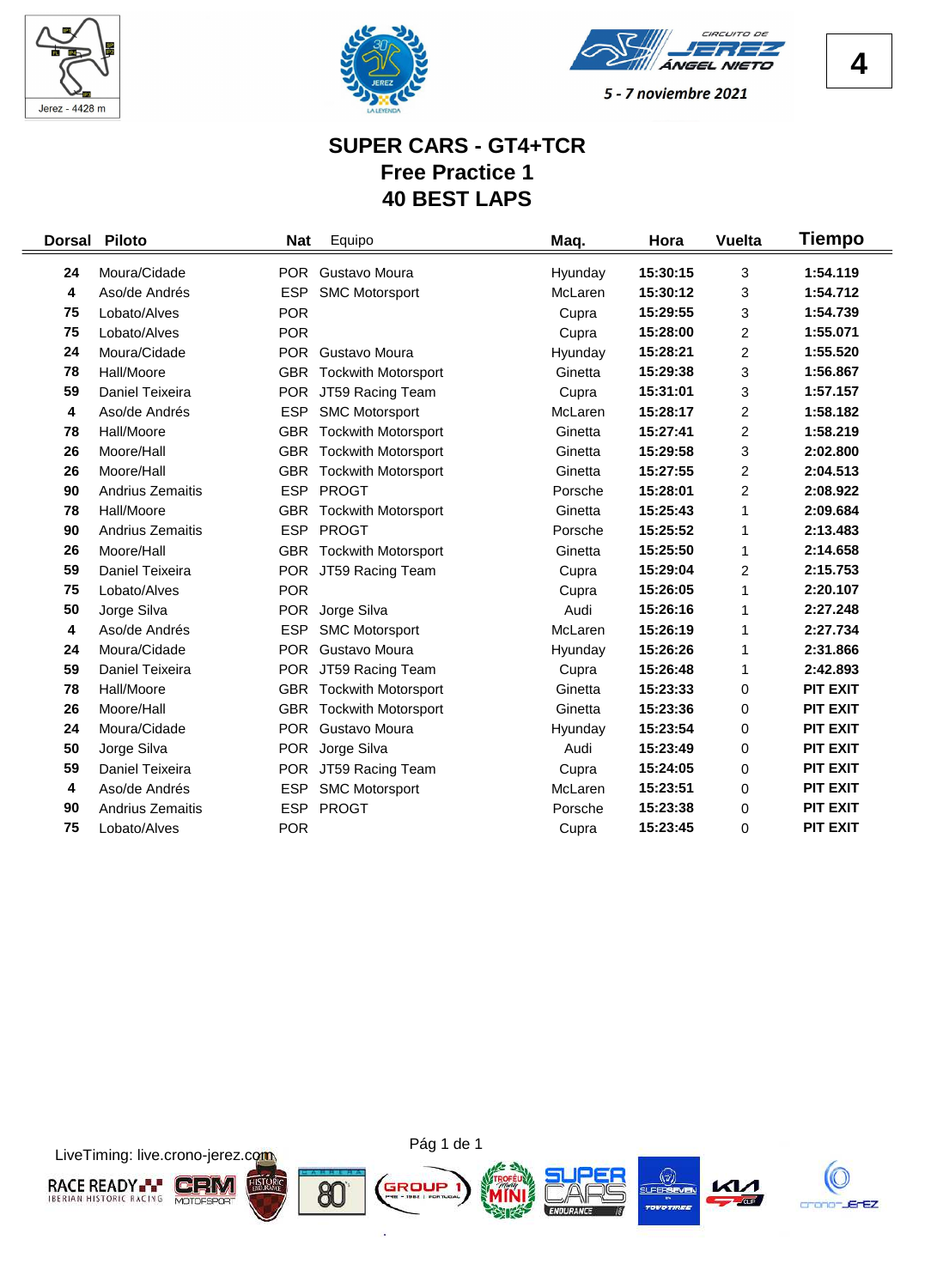

 $\frac{1}{2}$ 





5 - 7 noviembre 2021

### **SUPER CARS - GT4+TCR Free Practice 1 TOP FIVE LAPS**

| <b>Piloto</b>           | Nat Equipo                        | <b>Top Five Laps</b>                         |  |  |  |  |  |  |
|-------------------------|-----------------------------------|----------------------------------------------|--|--|--|--|--|--|
|                         |                                   |                                              |  |  |  |  |  |  |
| Moura/Cidade<br>24      | Gustavo Moura<br>POR.             | 1:54.119<br>2:31.866<br>PIT EXIT<br>1:55.520 |  |  |  |  |  |  |
| Aso/de Andrés<br>4      | <b>SMC Motorsport</b><br>ESP.     | 1:54.712<br>2:27.734<br>PIT EXIT<br>1:58.182 |  |  |  |  |  |  |
| <b>75</b> Lobato/Alves  | <b>POR</b>                        | 1:54.739<br>1:55.071<br>2:20.107<br>PIT EXIT |  |  |  |  |  |  |
| Hall/Moore<br>78        | <b>Tockwith Motorsport</b><br>GBR | PIT EXIT<br>1:56.867<br>1:58.219<br>2:09.684 |  |  |  |  |  |  |
| Daniel Teixeira<br>59.  | POR JT59 Racing Team              | 1:57.157<br>PIT EXIT<br>2:15.753<br>2:42.893 |  |  |  |  |  |  |
| 26 Moore/Hall           | <b>Tockwith Motorsport</b><br>GBR | PIT EXIT<br>2:14.658<br>2:04.513<br>2:02.800 |  |  |  |  |  |  |
| Andrius Zemaitis<br>90. | ESP PROGT                         | PIT EXIT<br>2:13.483<br>2:08.922             |  |  |  |  |  |  |
| Jorge Silva<br>50       | Jorge Silva<br><b>POR</b>         | PIT EXIT<br>2:27.248                         |  |  |  |  |  |  |
|                         |                                   |                                              |  |  |  |  |  |  |



**5**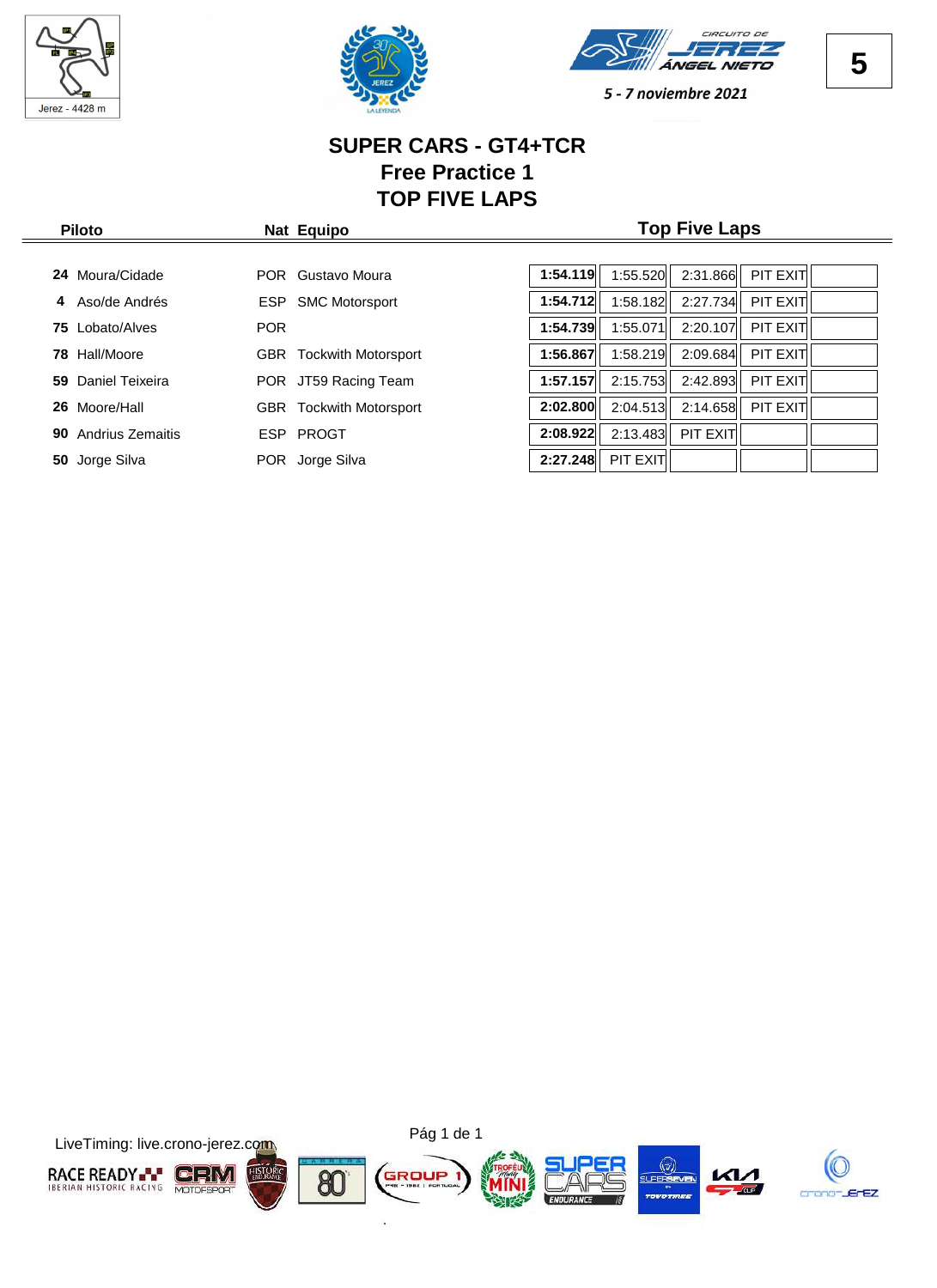





### **SUPER CARS - GT4+TCR Free Practice 1 40 BEST MAXIMUM SPEEDS**

| <b>Dorsal</b> | <b>Piloto</b>           | <b>Nat</b> | Equipo                         | Maq.    | Hora      | <b>Vuelta</b>  | Vmax  |
|---------------|-------------------------|------------|--------------------------------|---------|-----------|----------------|-------|
| 75            | Lobato/Alves            | <b>POR</b> |                                | Cupra   | 15:28:43  | $\overline{c}$ | 206,4 |
| 24            | Moura/Cidade            | <b>POR</b> | Gustavo Moura                  | Hyunday | 15:30:59  | 3              | 205,6 |
| 24            | Moura/Cidade            | <b>POR</b> | Gustavo Moura                  | Hyunday | 15:29:05  | $\overline{c}$ | 205,2 |
| 59            | Daniel Teixeira         |            | POR JT59 Racing Team           | Cupra   | 15:29:48  | $\overline{c}$ | 205,1 |
| 75            | Lobato/Alves            | <b>POR</b> |                                | Cupra   | 15:26:48  | 1              | 204,9 |
| 24            | Moura/Cidade            | <b>POR</b> | Gustavo Moura                  | Hyunday | 15:27:010 | 1              | 204,5 |
| 75            | Lobato/Alves            | <b>POR</b> |                                |         | 15:30:37  | 3              | 204,5 |
| 4             | Aso/de Andrés           |            |                                | Cupra   | 15:29:01  |                | 203,1 |
|               |                         | <b>ESP</b> | <b>SMC Motorsport</b>          | McLaren |           | 2              |       |
| 26            | Moore/Hall              | <b>GBR</b> | <b>Tockwith Motorsport</b>     | Ginetta | 15:30:44  | 3              | 202,4 |
| 4             | Aso/de Andrés           | <b>ESP</b> | <b>SMC Motorsport</b>          | McLaren | 15:30:55  | 3              | 202,1 |
| 78            | Hall/Moore              | <b>GBR</b> | <b>Tockwith Motorsport</b>     | Ginetta | 15:30:24  | 3              | 201,7 |
| 26            | Moore/Hall              |            | <b>GBR</b> Tockwith Motorsport | Ginetta | 15:28:42  | 2              | 201,3 |
| 78            | Hall/Moore              | <b>GBR</b> | <b>Tockwith Motorsport</b>     | Ginetta | 15:28:25  | $\overline{c}$ | 201,0 |
| 90            | <b>Andrius Zemaitis</b> | <b>ESP</b> | <b>PROGT</b>                   | Porsche | 15:24:31  | 0              | 200,7 |
| 26            | Moore/Hall              | <b>GBR</b> | <b>Tockwith Motorsport</b>     | Ginetta | 15:26:38  | 1              | 200,0 |
| 90            | Andrius Zemaitis        | <b>ESP</b> | <b>PROGT</b>                   | Porsche | 15:26:42  | 1              | 199,2 |
| 78            | Hall/Moore              | <b>GBR</b> | <b>Tockwith Motorsport</b>     | Ginetta | 15:24:26  | $\,0\,$        | 198,3 |
| 78            | Hall/Moore              | <b>GBR</b> | <b>Tockwith Motorsport</b>     | Ginetta | 15:26:28  | 1              | 198,3 |
| 4             | Aso/de Andrés           | <b>ESP</b> | <b>SMC Motorsport</b>          | McLaren | 15:27:03  | 1              | 197,8 |
| 26            | Moore/Hall              | <b>GBR</b> | <b>Tockwith Motorsport</b>     | Ginetta | 15:24:30  | 0              | 196,9 |
| 59            | Daniel Teixeira         |            | POR JT59 Racing Team           | Cupra   | 15:27:43  | 1              | 151,9 |
| 59            | Daniel Teixeira         |            | POR JT59 Racing Team           | Cupra   | 15:25:11  | 0              | 135,7 |
| 59            | Daniel Teixeira         |            | POR JT59 Racing Team           | Cupra   | 15:32:05  | 3              | 108,0 |
| 75            | Lobato/Alves            | <b>POR</b> |                                | Cupra   | 15:24:43  | 0              | 106,5 |
| 50            | Jorge Silva             | <b>POR</b> | Jorge Silva                    | Audi    | 15:24:51  | 0              | 99,7  |
| 4             | Aso/de Andrés           | <b>ESP</b> | <b>SMC Motorsport</b>          | McLaren | 15:24:53  | 0              | 85,4  |
| 90            | <b>Andrius Zemaitis</b> | <b>ESP</b> | <b>PROGT</b>                   | Porsche | 15:29:02  | 2              | 84,9  |
| 24            | Moura/Cidade            |            | POR Gustavo Moura              | Hyunday | 15:24:57  | 0              | 78,5  |





Pág 1 de 1

ò.